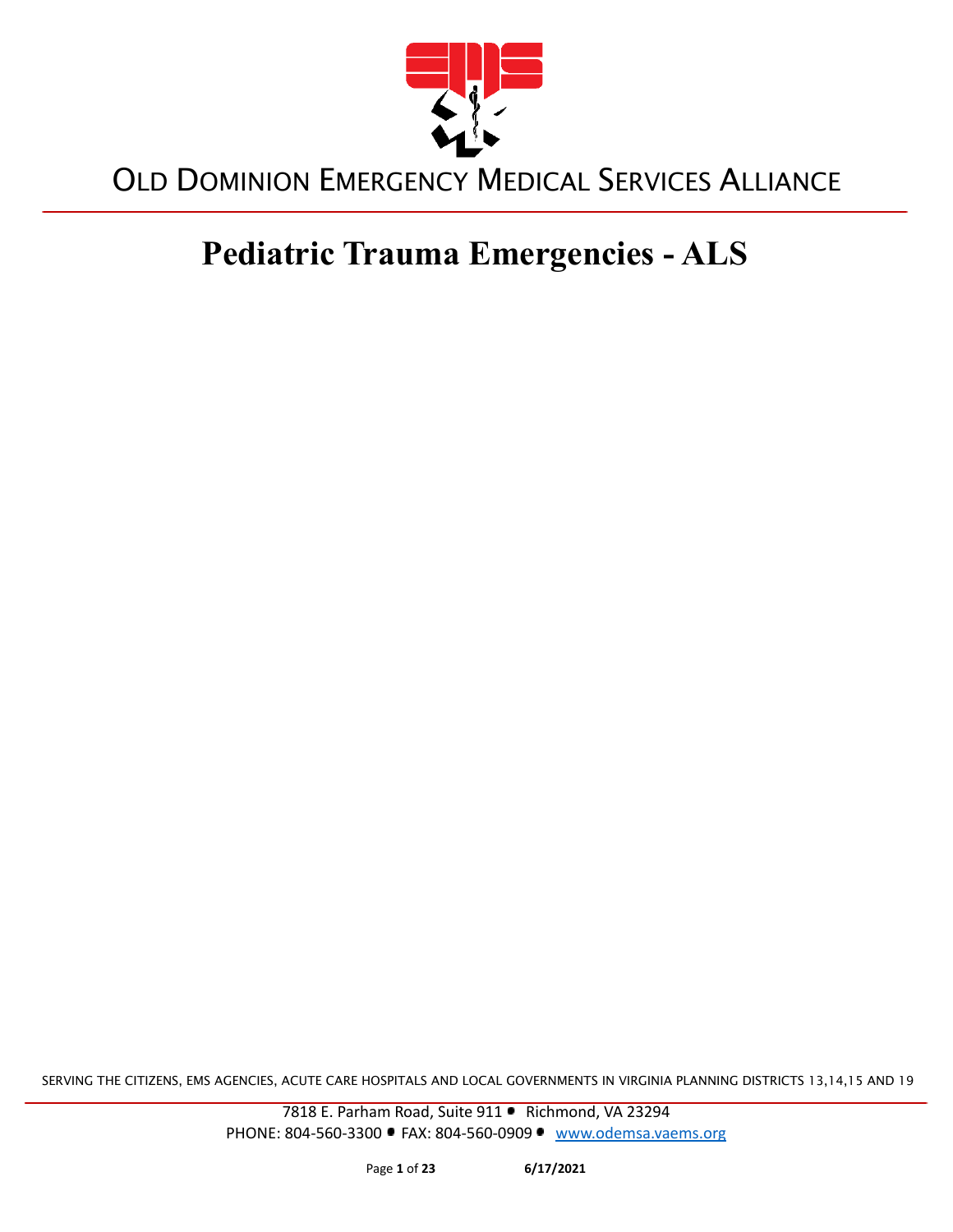

## **Pediatric Trauma Emergencies - ALS (Abdominal Trauma)**

#### **OVERVIEW:**

Blunt and penetrating traumas are major causes of morbidity and mortality in the United States. Pediatric abdominal anatomy differs from adults in several unique ways.

There is significantly less protection due to thinner muscle walls and less fat.

Ribs protecting the thoracic abdomen have increased flexibility more easily allowing the ribs to injure the abdominal organs.

Solid organs within the pediatric abdomen have a larger surface area thus a greater area is exposed for potential injury.

The organ attachments are also more elastic, increasing the chances of tearing and shearing injuries.

Lastly, the bladder extends to the umbilicus in the pediatric patient, increasing its chance of injury.

When performing a focused abdominal assessment, be organized, efficient, and thorough.

**Initial abdominal examinations only identify injury about 65% of the time; secondary exams are needed when there is a high index of suspicion for abdominal trauma.**

**A proper abdominal examination involves exposing the entire abdomen from the nipple line to the groin and using a standard examination sequence of inspection, auscultation, percussion, and palpation.**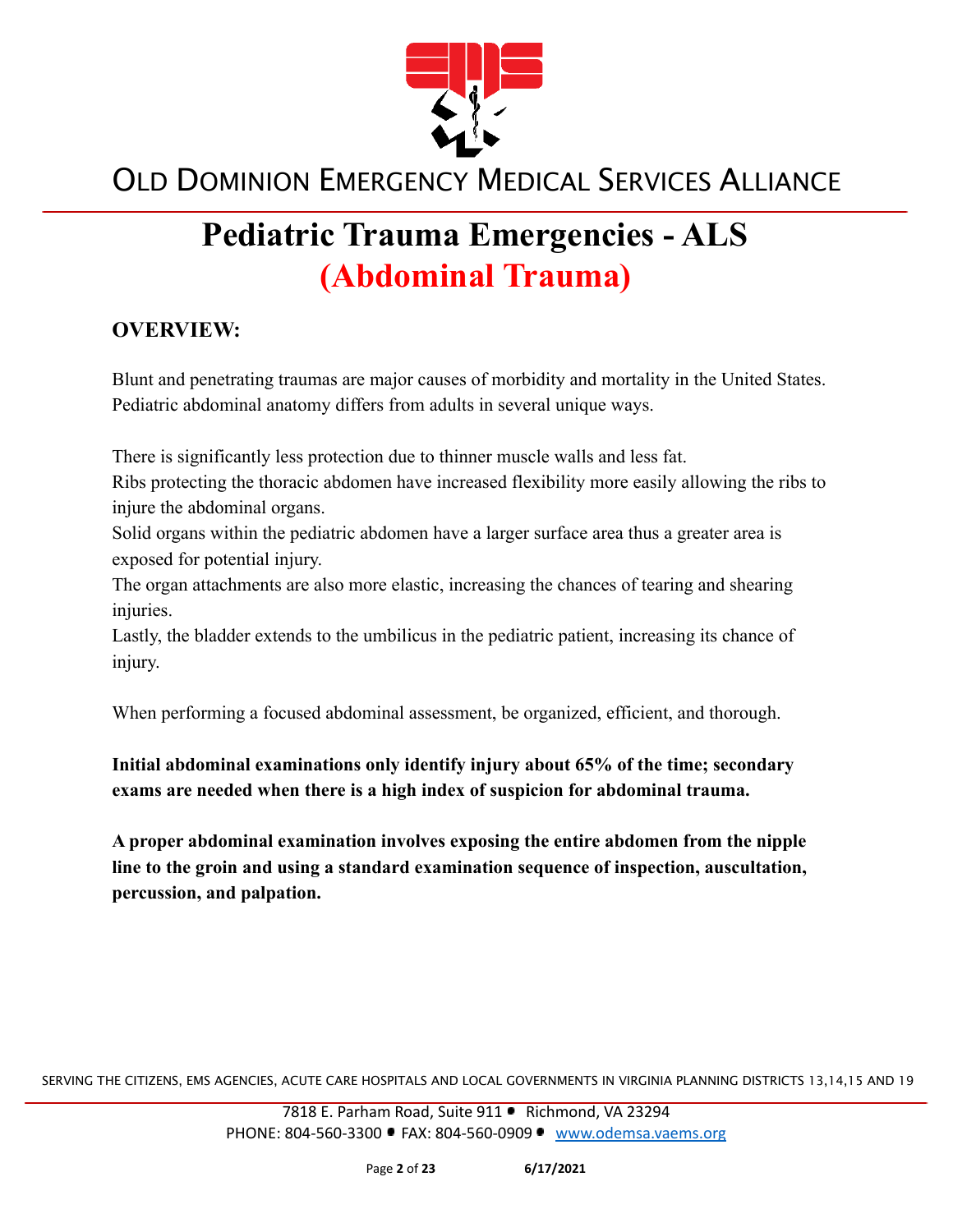

Student Can demonstrate the following competencies without prompting and can explain the clinical reasoning for each listed below:

- 1. Demonstrates proper assessment techniques / Physical skills.
	- a. Scene Survey
	- b. HPI Complete
	- c. Signs and Symptoms
	- d. SAMPLE
	- e. OPQRST
	- f. MOI NOI
		- i. Blunt
		- ii. Penetrating
		- iii. Speed
		- iv. Restraints
		- v. Protective Equipment
		- vi. LOC
		- vii. Time of Injury occurred
	- g. Need for ALS.
	- h. Pulse Ox
	- i. End Tidal  $CO<sub>2</sub>$
	- j. Place on Cardiac Monitor/Obtain 12 lead EKG.
	- k. IV Access
	- l. Primary Assessment
		- i. XABCDE Format
	- m. Life Threat Bleeding
		- i. Assessment
		- ii. Correction
	- n. Airway
		- i. Assessment
		- ii. Correction
	- o. Breathing
		- i. Assessment
		- ii. Correction

SERVING THE CITIZENS, EMS AGENCIES, ACUTE CARE HOSPITALS AND LOCAL GOVERNMENTS IN VIRGINIA PLANNING DISTRICTS 13,14,15 AND 19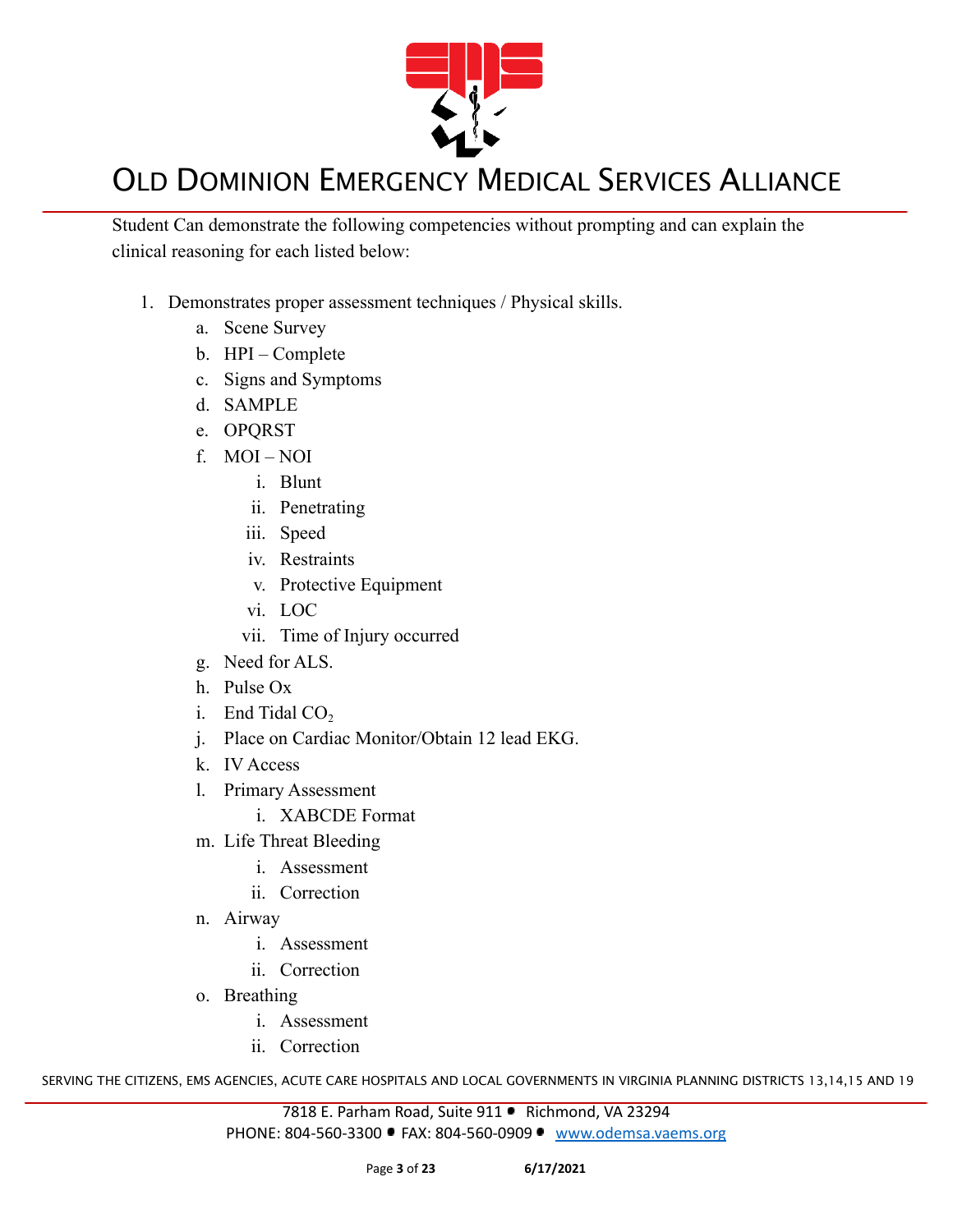

- 1. Ventilate at a rate of least 30 per min.
- 2. Proper volume/Device
- 3. Pulse Ox at least 94%
- p. Circulation
	- i. Assessment
	- ii. Correction
- q. Disability
	- i. Assessment
	- ii. Correction
- r. Exposure
	- i. Assessment
	- ii. Correction
- s. C-Spine Precautions
- t. Place on Cardiac Monitor
- u. IV Access a second site if time permits.
	- i. Maintain SBP
		- 1. Less than 30 days
			- a. 60 mm/hg.
		- 2. 1 month to 1 year
			- a. greater than 70 mm/hg.
		- 3. Greater than 1 year of age
			- a.  $70 + (2x \text{ Age}$ (years) mm/hg.
	- ii. Bolus 20 ml/kg. revaluate
		- 1. No improvement repeat bolus 1 time.
- v. Treat pain if indicated Refer to Pediatric Pain Management Protocol
- w. Consider Ondansetron 0.1mg/kg. slow IVP over 2-5 minutes max 4 mg per dose follow Pediatric Pain Management Protocol
- 2. Demonstrates the following skills.
	- a. Proper Physical Exam
		- i. Pediatric Assessment Triangle.
			- 1. Across the Room Assessment
		- ii. Head to toe format/Foot to Head
		- iii. All major body parts/systems

SERVING THE CITIZENS, EMS AGENCIES, ACUTE CARE HOSPITALS AND LOCAL GOVERNMENTS IN VIRGINIA PLANNING DISTRICTS 13,14,15 AND 19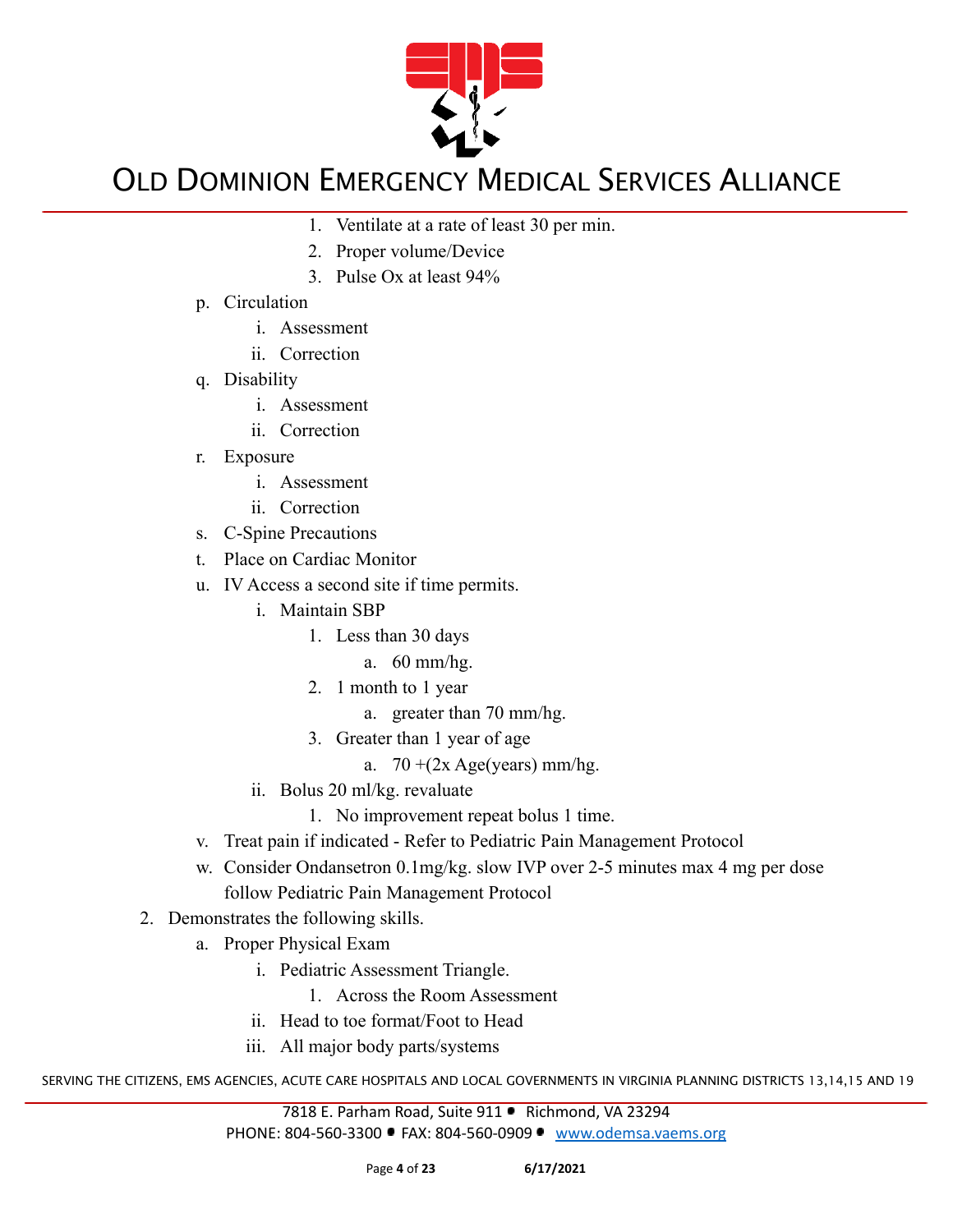

- iv. Vital Signs / Documentation
- b. Properly able to properly Backboard/C spine with size appropriate equipment
- c. Frequently assess for Shock
- d. Impaled Objects
- e. Evisceration of Abdominal Organs
- f. Proper CPR skills to current AHA Standards
- g. Pulse Ox Measurement
- h. Oxygen/Ventilation based on Assessment.
- i. Demonstrates the appropriate transport mode and destination.
- j. Transport as soon as safe to do so to the proper destination.

The above is a very abbreviated summary of the Protocol.

For the complete Protocol, please review the appropriate Protocol as published by ODEMSA.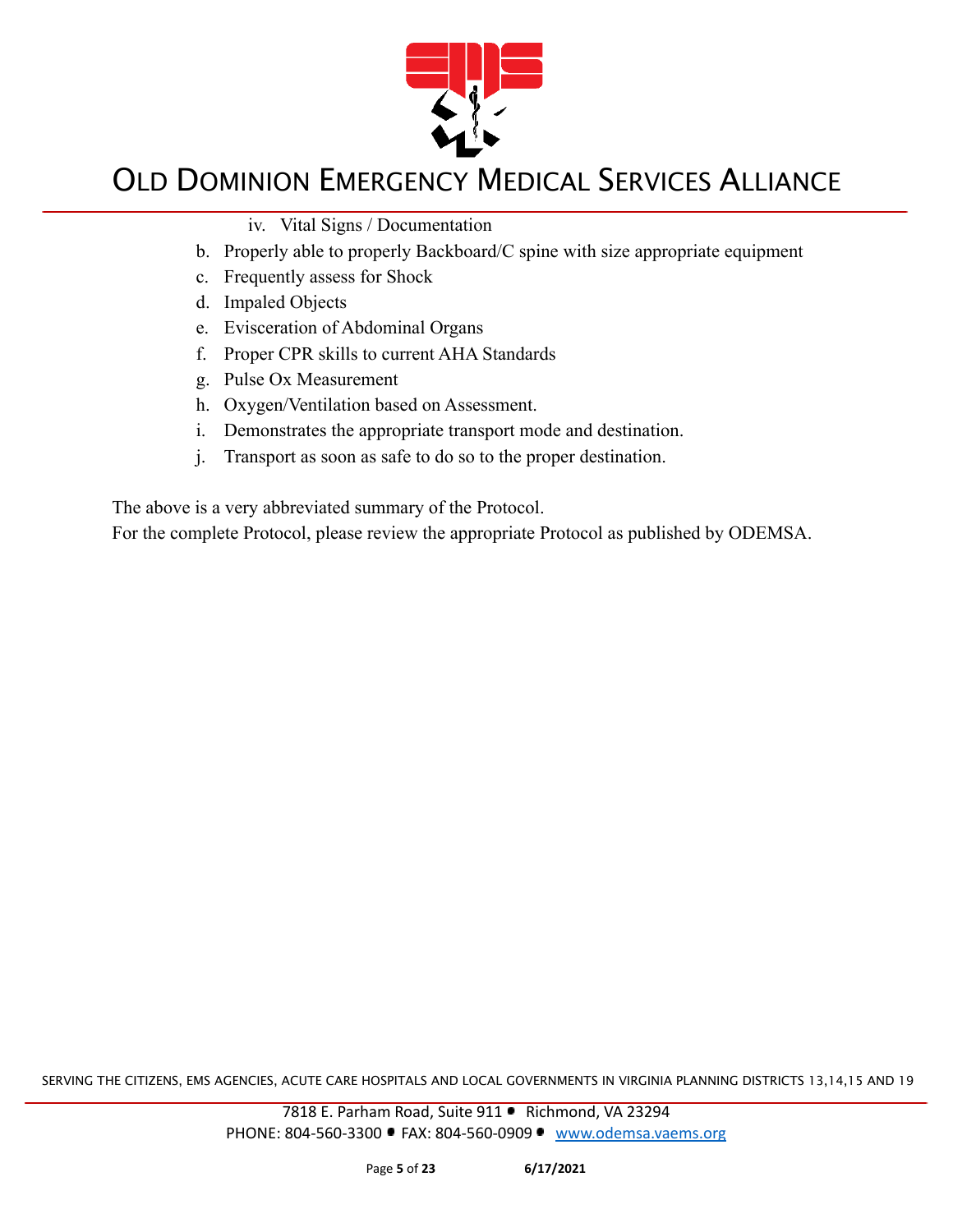

Student's and FTO's signatures below signify that the student has demonstrated sufficient working knowledge and can perform such competency and has had the opportunity to ask and has had all questions and answers provided to their level of comfort.

#### Competency – ODEMSA – Regional Protocols – **Pediatric Trauma Emergencies – ALS - (Abdominal Trauma)**

Student's Name and Signature – date below:

|                                        |           | Date |
|----------------------------------------|-----------|------|
| <b>Printed Name</b>                    | Signature |      |
| FTO's Name and Signature – date below: |           |      |
|                                        |           | Date |
| <b>Printed Name</b>                    | Signature |      |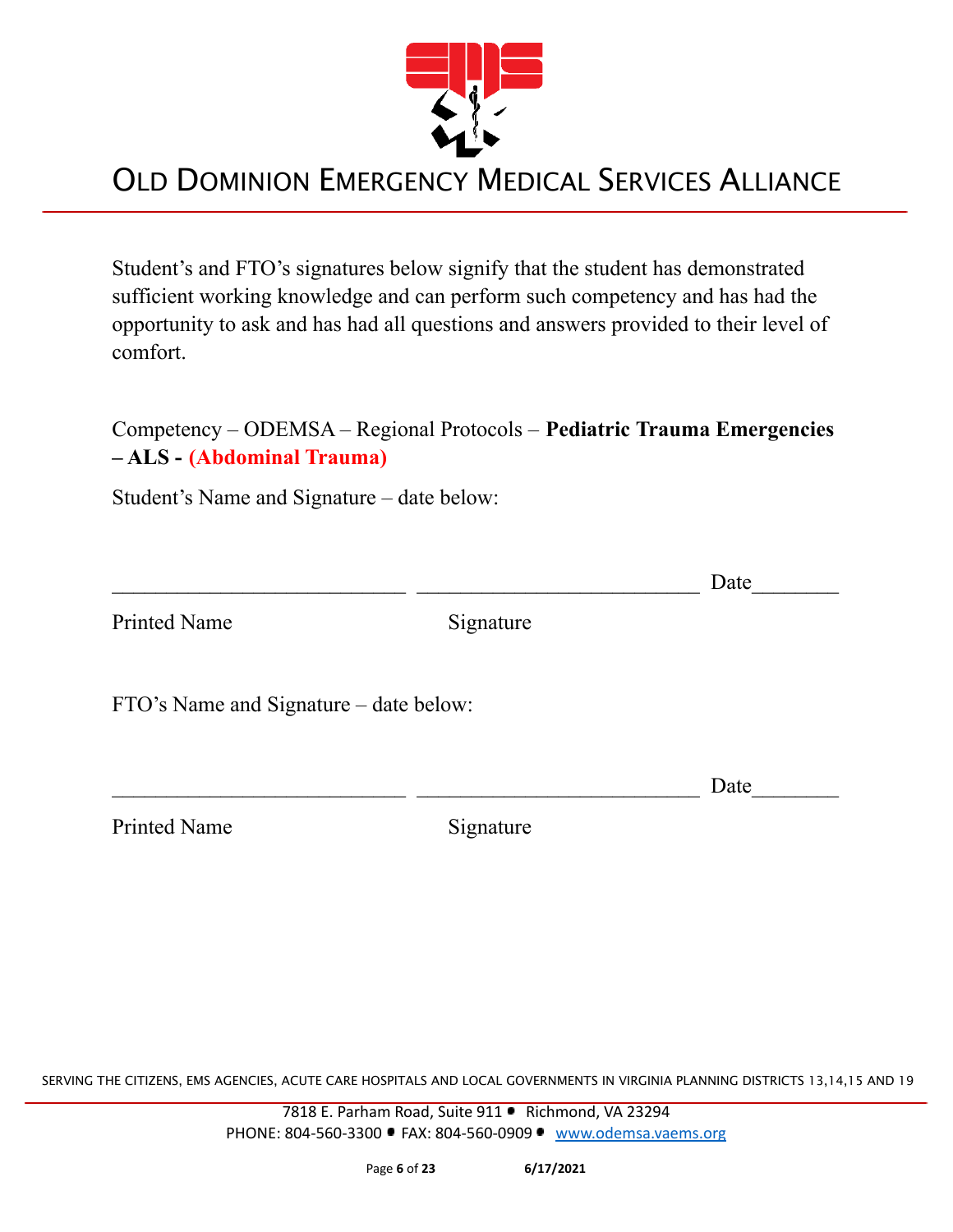

# **Pediatric Trauma Emergencies - ALS (Burns)**

#### **OVERVIEW:**

Burns are a devastating form of trauma associated with high mortality rates, lengthy rehabilitation, cosmetic disfigurement, and permanent physical disabilities. Thermal, chemical, electrical, nuclear radiation or solar sources may cause burns. Burns can affect more than just the skin. They can affect the body's fluid and chemical balance, temperature regulation, and musculoskeletal, circulatory, and respiratory functions. Burns are classified by degree:

- 1° **Superficial -** some reddening to skin,
- 2° **Partial-thickness -** has blistering and deep reddening to the skin, and
- 3° **Full-thickness -** causes damage to all skin layers and is either charred/ black or white/ leathery with little or no pain at the site.

**The patient's palm equals approximately 1% of their body surface area when determining the area affected.**

**This is sometimes more helpful than using the "rule of nines" especially with pediatric patients.**

Scald injuries are more common in younger children while flame injuries are more common in older children and account for the most fatalities.

Smoke inhalation is the most common cause of death in the first hour after a burn injury.

Children who have burn injuries are at a greater risk than adults for shock and hypothermia because of their proportionately large body surface.

SERVING THE CITIZENS, EMS AGENCIES, ACUTE CARE HOSPITALS AND LOCAL GOVERNMENTS IN VIRGINIA PLANNING DISTRICTS 13,14,15 AND 19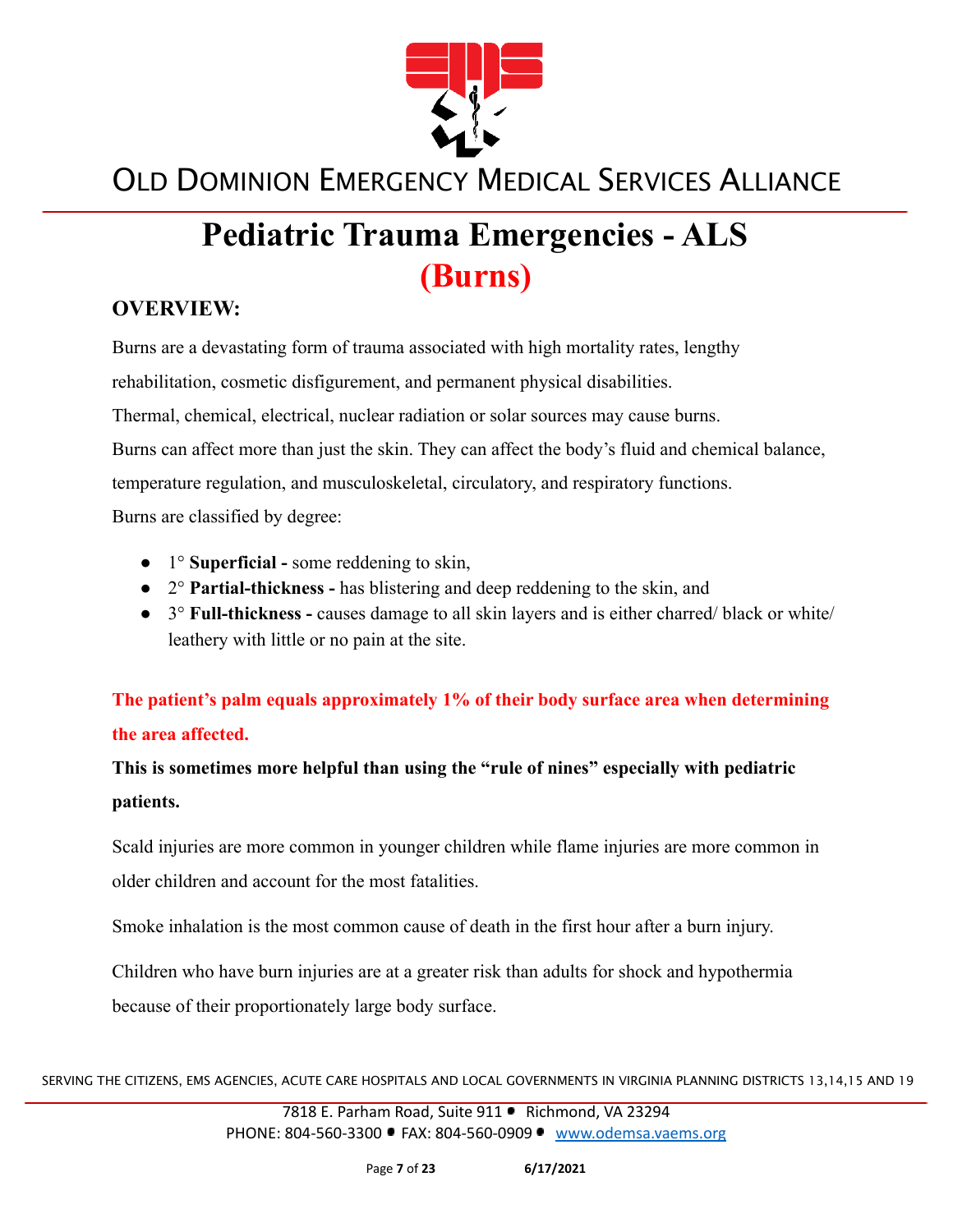

SERVING THE CITIZENS, EMS AGENCIES, ACUTE CARE HOSPITALS AND LOCAL GOVERNMENTS IN VIRGINIA PLANNING DISTRICTS 13,14,15 AND 19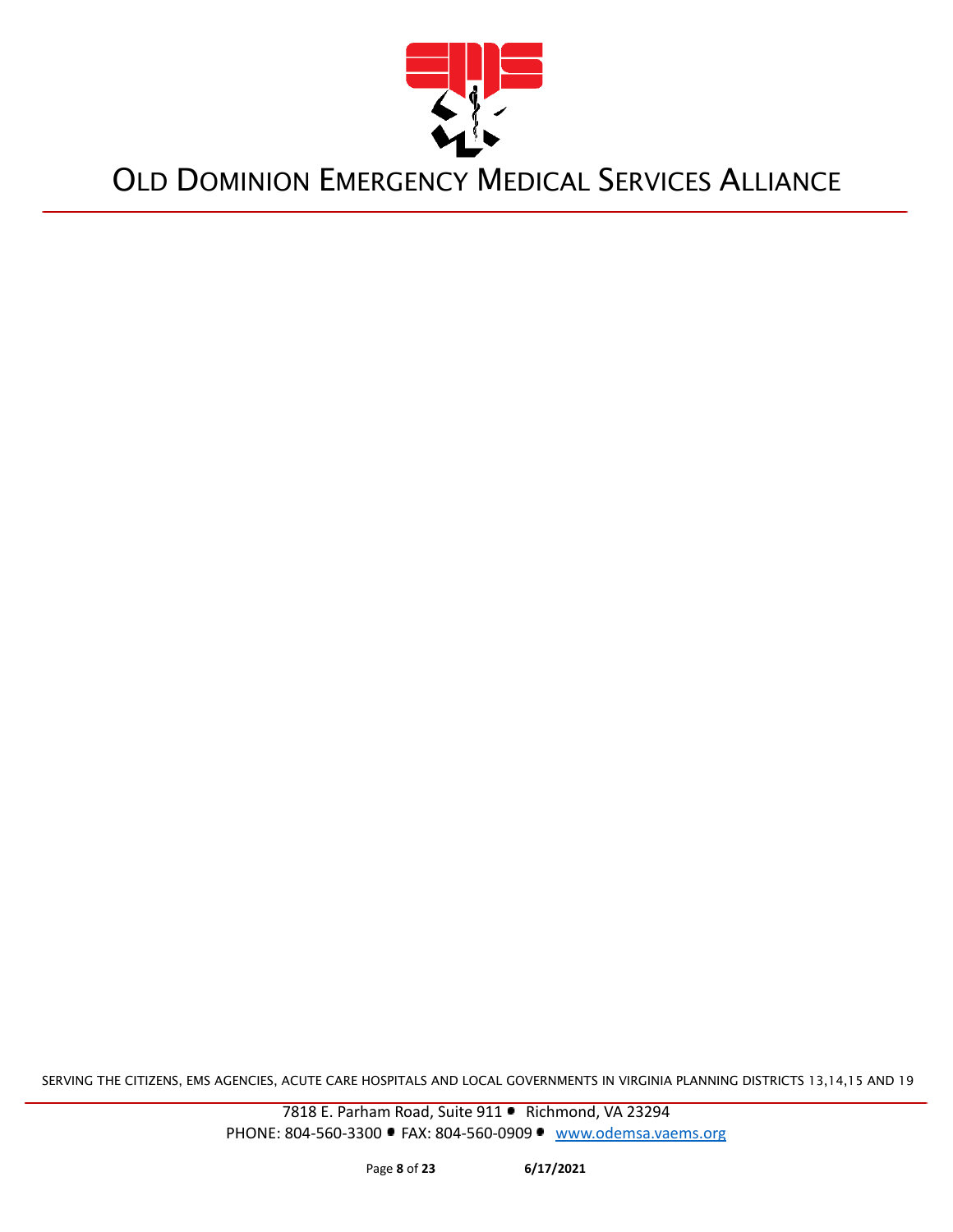

Student Can demonstrate the following competencies without prompting and can explain the clinical reasoning for each listed below:

- 1. Demonstrates proper assessment techniques / Physical skills.
	- a. Scene Survey
	- b. HPI Complete
	- c. Signs and Symptoms
	- d. SAMPLE
	- e. OPQRST
	- f. MOI NOI
		- i. Blunt
		- ii. Penetrating
		- iii. Speed
		- iv. Restraints/Seatbelts/Car seat
		- v. Protective Equipment
		- vi. LOC
		- vii. Time of Injury occurred
	- g. Need for ALS.
	- h. Pulse Ox
	- i. End Tidal  $CO<sub>2</sub>$
	- j. Place on Cardiac Monitor/Obtain 12 lead EKG.
	- k. IV Access
	- l. Primary Assessment
		- i. XABCDE Format
	- m. Life Threat Bleeding
		- i. Assessment
		- ii. Correction
	- n. Airway
		- i. Assessment
		- ii. Correction
	- o. Breathing
		- i. Assessment
		- ii. Correction

SERVING THE CITIZENS, EMS AGENCIES, ACUTE CARE HOSPITALS AND LOCAL GOVERNMENTS IN VIRGINIA PLANNING DISTRICTS 13,14,15 AND 19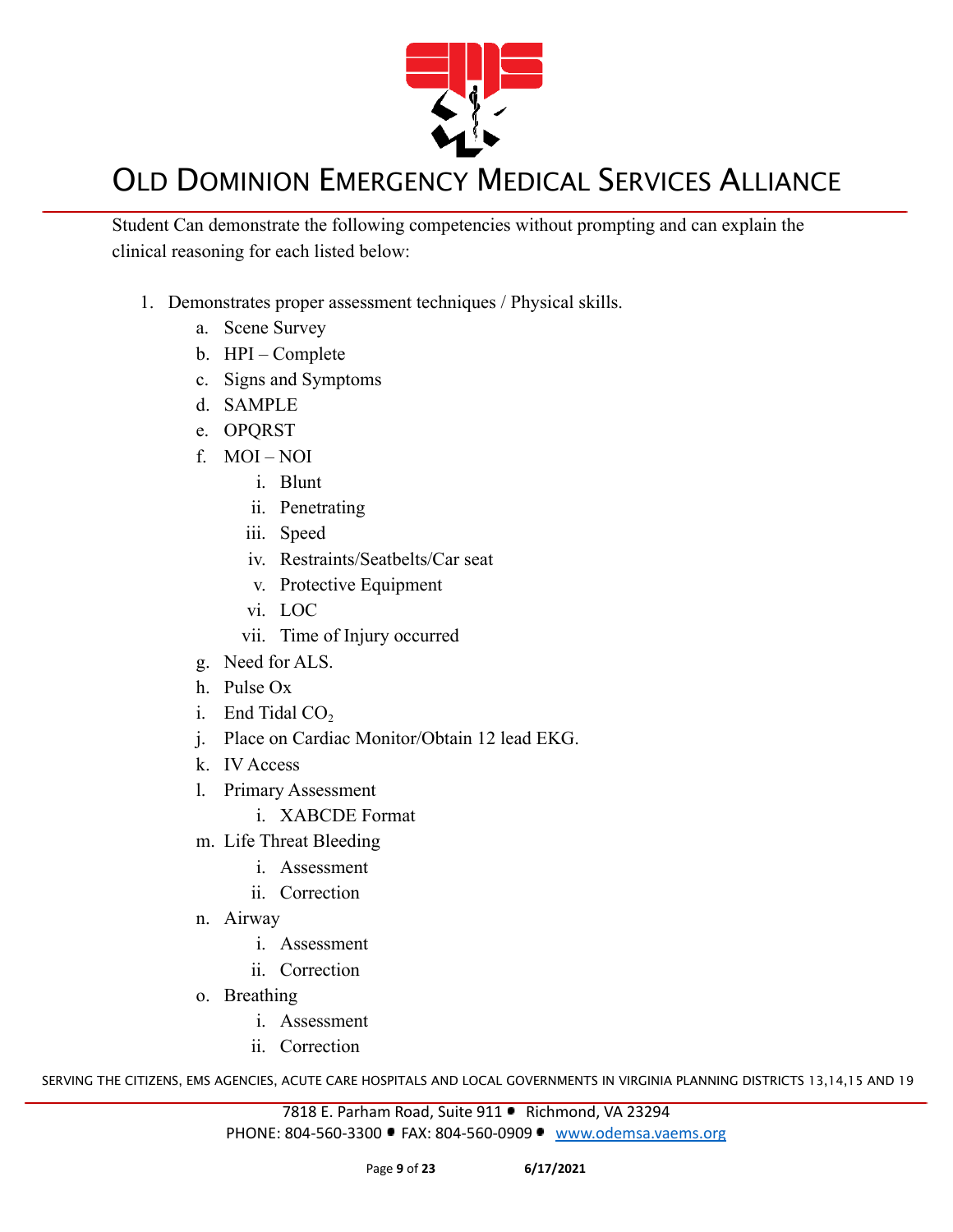

- 1. Ventilate at a rate of least 30 per min.
- 2. Proper volume/Device
- 3. Pulse Ox at least 94%
- p. Circulation
	- i. Assessment
	- ii. Correction
- q. Disability
	- i. Assessment
	- ii. Correction
- r. Exposure
	- i. Assessment
	- ii. Correction
- s. C-Spine Precautions
- t. Types of Burns
	- i. Thermal
		- 1. Stop the burning process.
	- ii. Chemical
		- 1. Dry Chemicals
			- a. Brush off the substance
			- b. Rinse with copious amounts of water for 20 minutes
		- 2. Liquid Chemicals
			- a. Flush area with copious amounts of water for 20 minutes
	- iii. Electrical
		- 1. Ensure Electricity/Energy is turned off.
			- a. Remove from the source.
		- 2. Treat based on an assessment of injuries.
	- iv. Radiation /Nuclear Materials
		- 1. Remove from the source.
		- 2. Treat based on an assessment of injuries.
- u. Remove constricting clothing/Jewelry.
- v. Bandage Dry Sterile Dressing
	- i. Burn Sheet
- w. If in critical respiratory distress

SERVING THE CITIZENS, EMS AGENCIES, ACUTE CARE HOSPITALS AND LOCAL GOVERNMENTS IN VIRGINIA PLANNING DISTRICTS 13,14,15 AND 19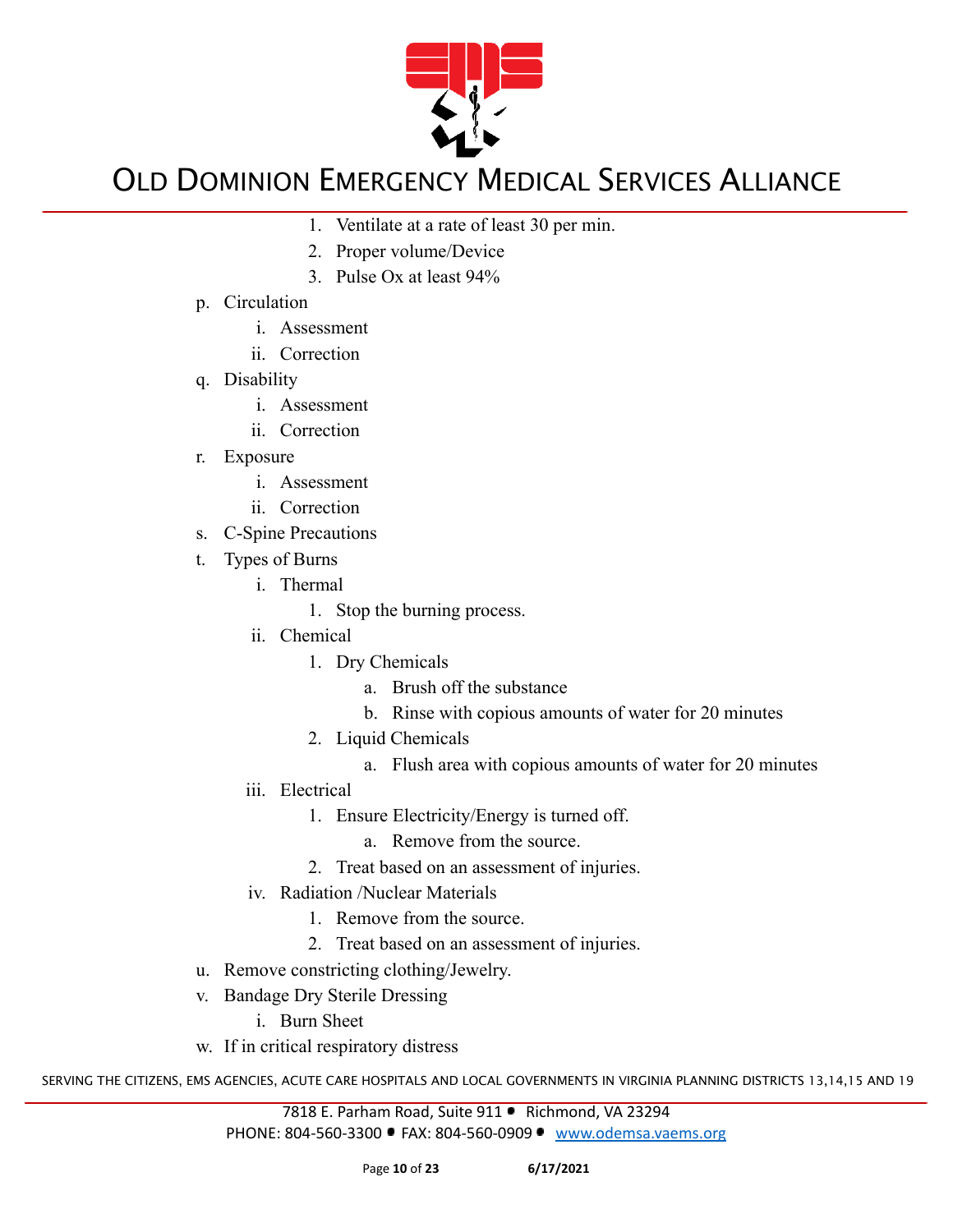

- i. Early placement advanced airway
- ii. If Paramedic
	- 1. Place an ET tube
- x. If a partial or full-thickness burn involves more than 20% TBSA
	- i. IV of NS or LR
		- 1. Patients 5 years and younger
			- a. 125 ml/hr.
		- 2. Patients 6-13 years
			- a. 250 ml/hr.
		- 3. Patients 14 years and older
			- a. 500 ml/hr.
- y. Pain control refer to Pediatric Pain Management Protocol
- 2. Demonstrates the following skills.
	- a. Proper Physical Exam
		- i. Pediatric Assessment Triangle.
			- 1. Across the Room Assessment
		- ii. Head to toe format/Foot to Head
		- iii. All major body parts/systems
			- 1. Critical Burns
		- iv. Vital Signs / Documentation
	- b. Properly able to properly Backboard/C spine with size appropriate equipment
	- c. Frequently assess for Shock
	- d. Pulse Ox Measurement
	- e. Oxygen/Ventilation based on Assessment.
	- f. Demonstrates the appropriate transport mode and destination.
	- g. Transport as soon as safe to do so to the proper destination.

The above is a very abbreviated summary of the Protocol.

For the complete Protocol, please review the appropriate Protocol as published by ODEMSA.

SERVING THE CITIZENS, EMS AGENCIES, ACUTE CARE HOSPITALS AND LOCAL GOVERNMENTS IN VIRGINIA PLANNING DISTRICTS 13,14,15 AND 19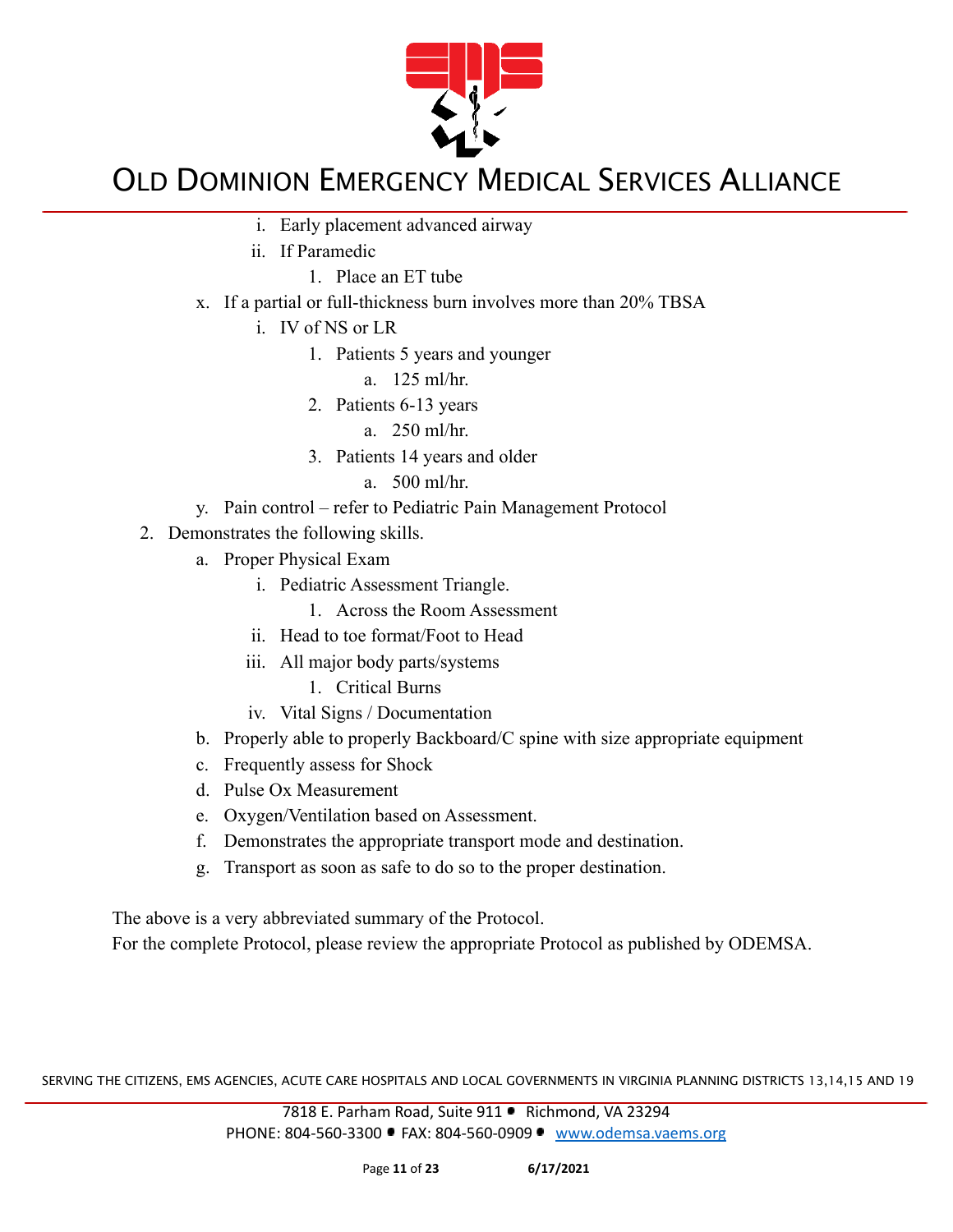

Student's and FTO's signatures below signify that the student has demonstrated sufficient working knowledge and can perform such competency and has had the opportunity to ask and has had all questions and answers provided to their level of comfort.

#### Competency – ODEMSA – Regional Protocols – **Pediatric Trauma Emergencies – ALS - (Burns)**

Student's Name and Signature – date below:

|                                        |           | Date |
|----------------------------------------|-----------|------|
| <b>Printed Name</b>                    | Signature |      |
| FTO's Name and Signature – date below: |           |      |
|                                        |           | Date |
| <b>Printed Name</b>                    | Signature |      |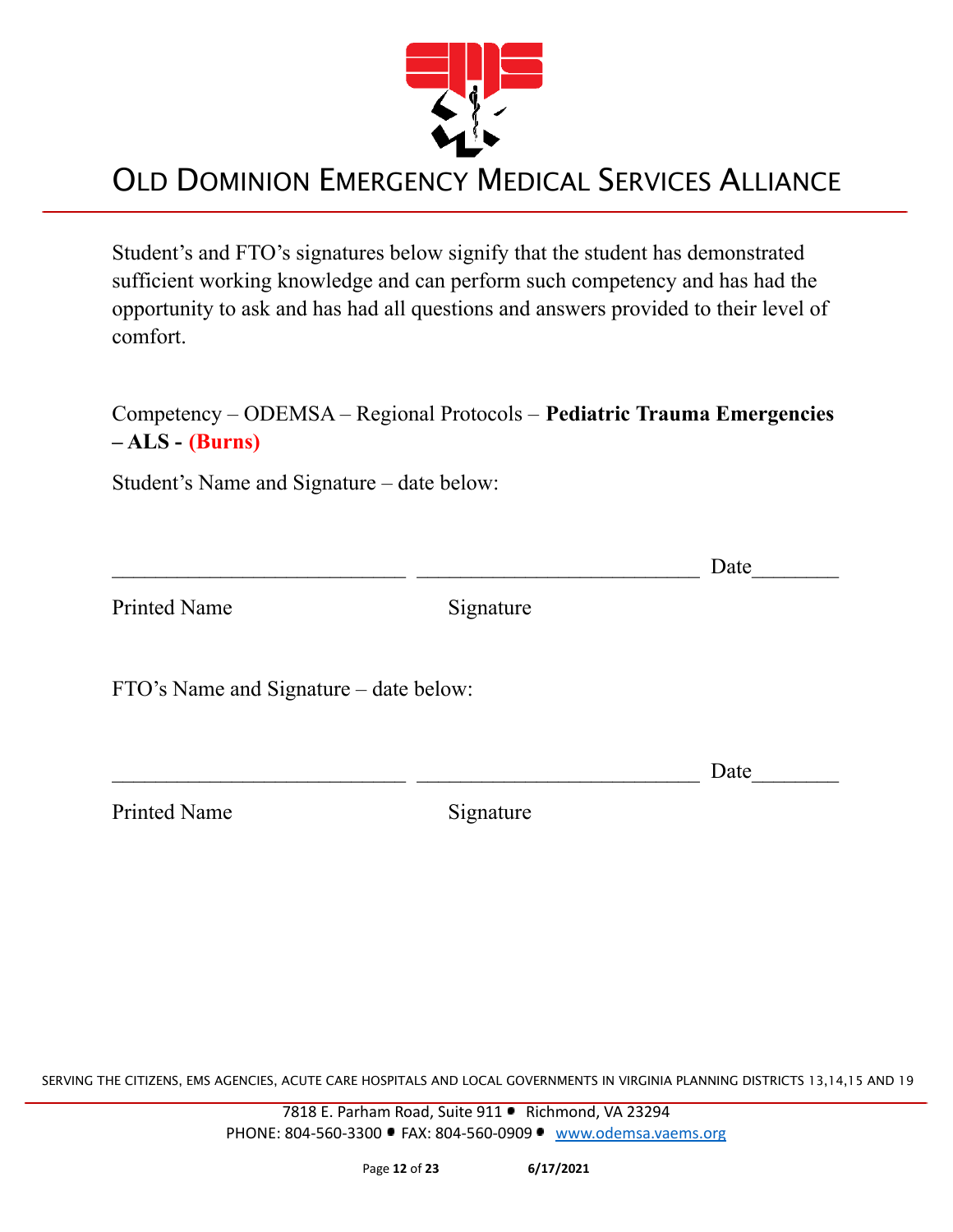

# **Pediatric Trauma Emergencies - ALS (Electrical Injuries)**

#### **OVERVIEW:**

Most electrical injuries are caused by generated electricity, such as that encountered in power lines and household outlets.

**Relative to the external damage caused by electrical injuries, internal damage is often more severe and can include damage to muscles, blood vessels, organs, and nerves.**

Damaged muscle releases myoglobin and potassium, which can precipitate in the kidneys and cause acute renal failure.

Electrical current as low as 20 mA can cause respiratory arrest and as little as 50 mA can cause ventricular fibrillation.

Although long-bone fractures and spinal injuries can occur due to falls after electrocution, they can additionally occur due to severe tetanic muscle spasms with high amplitude electrocutions.

**Before treating any patient with an electrical injury, ensure your personal safety. Do not touch the patient, if the patient is still in contact with the electrical source.**

SERVING THE CITIZENS, EMS AGENCIES, ACUTE CARE HOSPITALS AND LOCAL GOVERNMENTS IN VIRGINIA PLANNING DISTRICTS 13,14,15 AND 19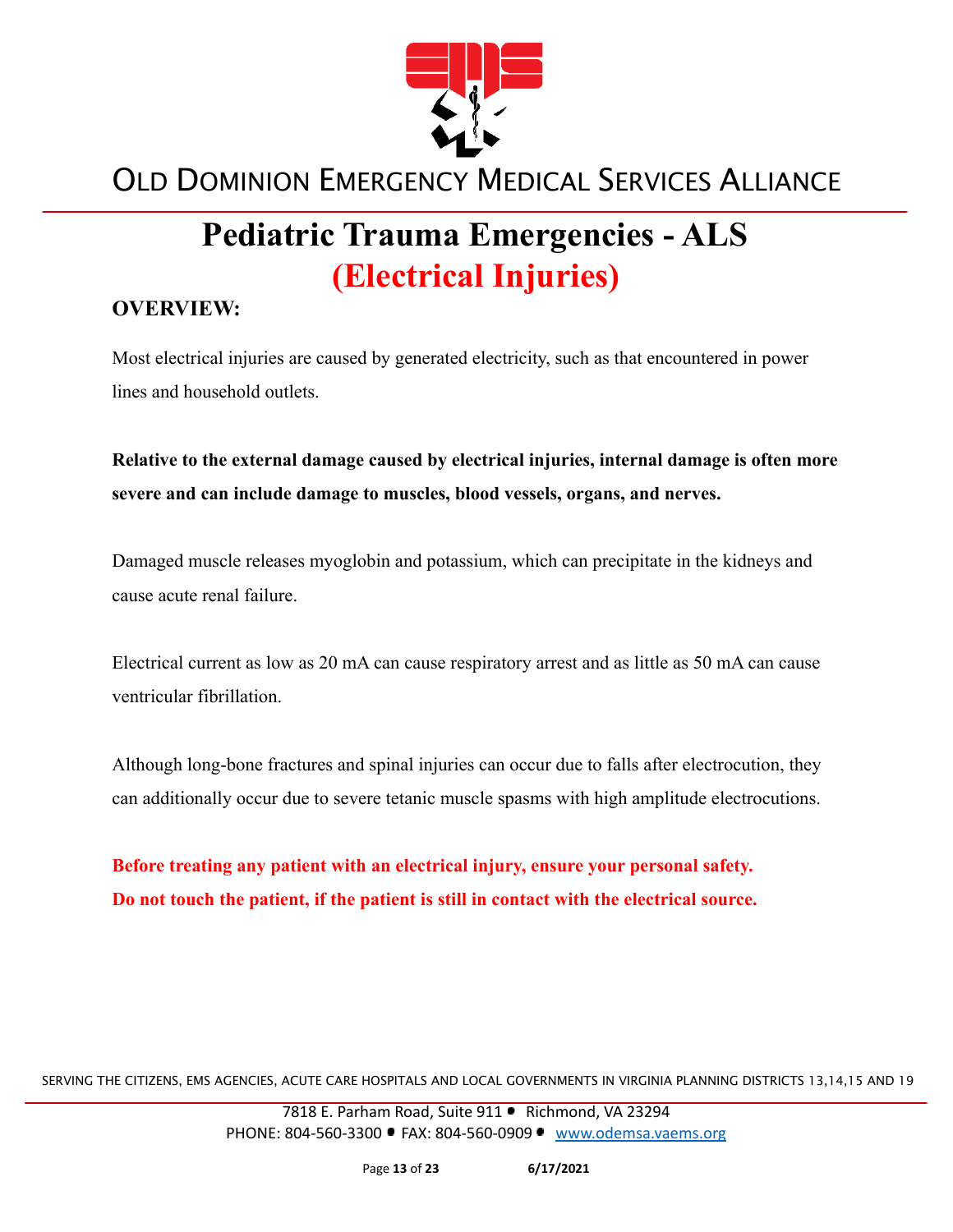

Student Can demonstrate the following competencies without prompting and can explain the clinical reasoning for each listed below:

- 1. Demonstrates proper assessment techniques / Physical skills.
	- a. Scene Survey
	- b. HPI Complete
	- c. Signs and Symptoms
	- d. SAMPLE
	- e. OPQRST
	- f. MOI NOI
		- i. Blunt
		- ii. Penetrating
		- iii. Speed
		- iv. Restraints/Seatbelts/Car seat
		- v. Protective Equipment
		- vi. LOC
		- vii. Time of Injury occurred
	- g. Need for ALS.
	- h. Pulse Ox
	- i. End Tidal  $CO<sub>2</sub>$
	- j. Place on Cardiac Monitor/Obtain 12 lead EKG.
	- k. IV Access
	- l. Primary Assessment
		- i. XABCDE Format
	- m. Life Threat Bleeding
		- i. Assessment
		- ii. Correction
	- n. Airway
		- i. Assessment
		- ii. Correction
	- o. Breathing
		- i. Assessment
		- ii. Correction

SERVING THE CITIZENS, EMS AGENCIES, ACUTE CARE HOSPITALS AND LOCAL GOVERNMENTS IN VIRGINIA PLANNING DISTRICTS 13,14,15 AND 19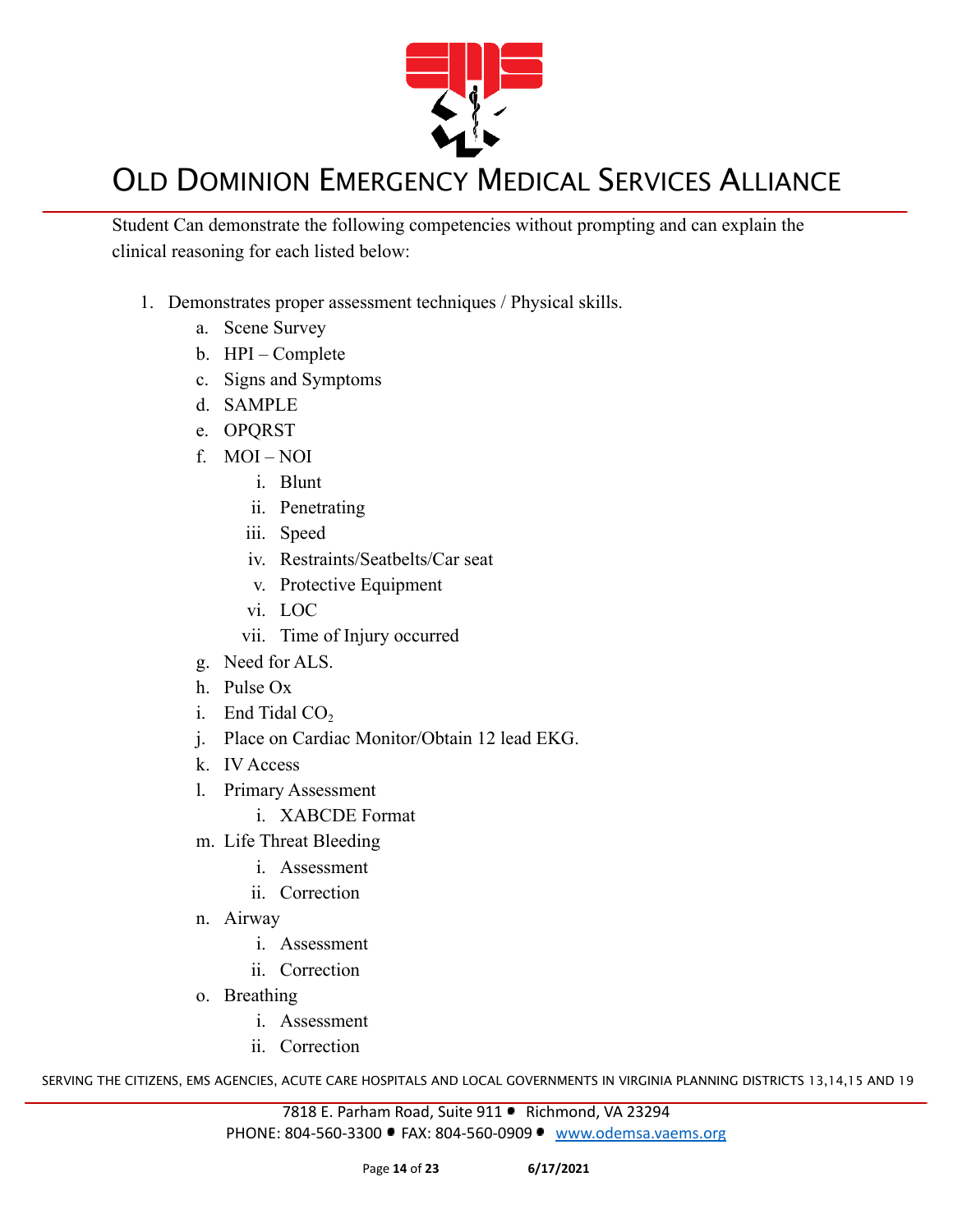

- 1. Ventilate at a rate of least 30 per min.
- 2. Proper volume/Device
- 3. Pulse Ox at least 94%
- p. Circulation
	- i. Assessment
	- ii. Correction
- q. Disability
	- i. Assessment
	- ii. Correction
- r. Exposure
	- i. Assessment
	- ii. Correction
- s. C-Spine Precautions
- t. Types of Burns
	- i. Thermal
		- 1. Stop the burning process.
	- ii. Electrical
		- 1. Ensure Electricity/Energy is turned off.
			- a. Remove from the source.
		- 2. Treat based on an assessment of injuries.
		- 3. Place on Cardiac monitor obtain 12 lead EKG
- u. IV Access a second site if time permits.
	- i. Maintain SBP
		- 1. Less than 30 days
			- a. 60 mm/hg.
		- 2. 1 month to 1 year
			- a. greater than 70 mm/hg.
		- 3. Greater than 1 year of age
			- a.  $70 + (2x \text{ Age}$ (years) mm/hg.
	- ii. Bolus 20 ml/kg. revaluate
		- 1. No improvement repeat bolus 1 time.
- v. Pain control refer to Pediatric Pain Management Protocol
- w. Remove constricting clothing/Jewelry.

SERVING THE CITIZENS, EMS AGENCIES, ACUTE CARE HOSPITALS AND LOCAL GOVERNMENTS IN VIRGINIA PLANNING DISTRICTS 13,14,15 AND 19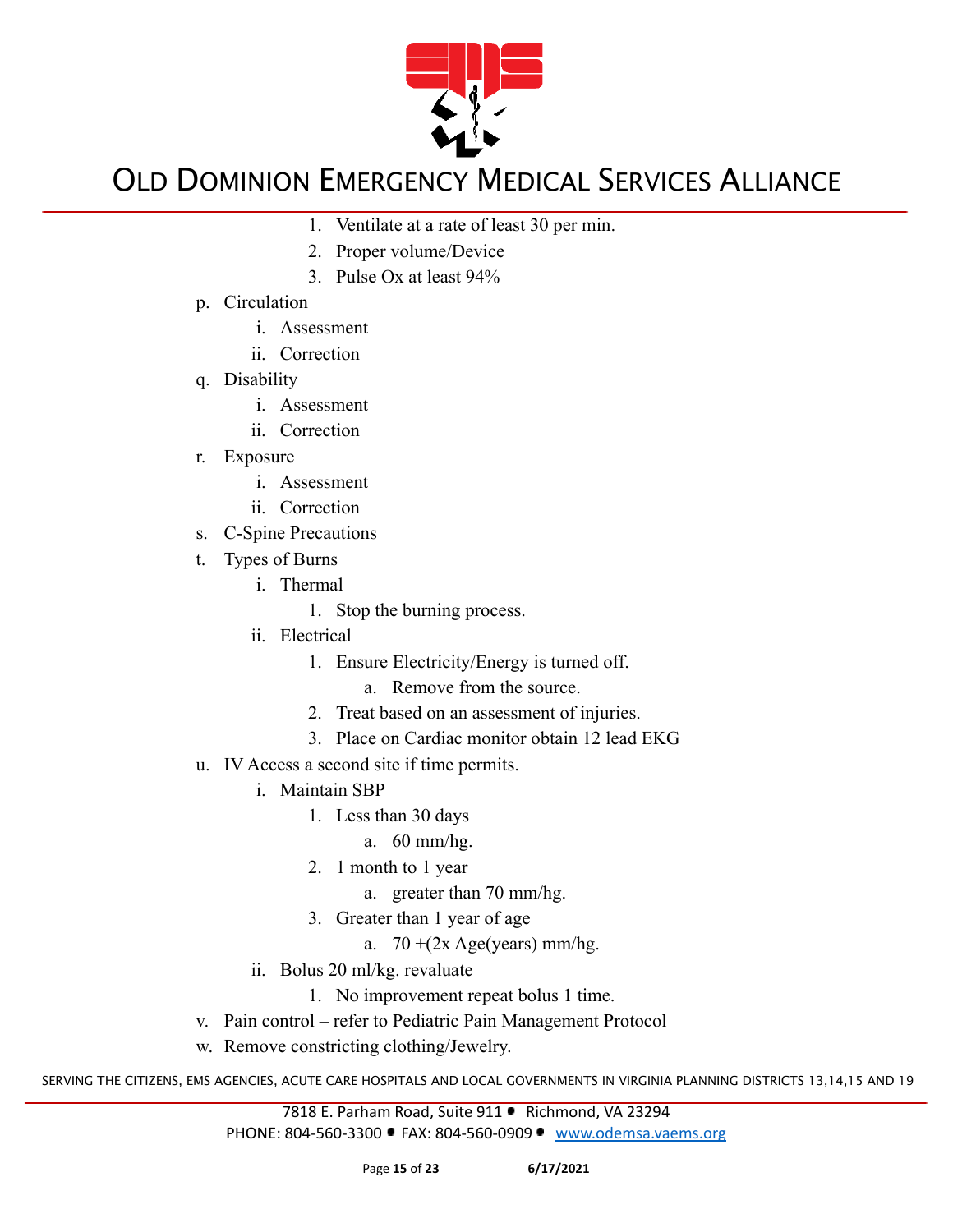

x. Bandage Dry Sterile Dressing

i. Burn Sheet

- 2. Demonstrates the following skills.
	- a. Proper Physical Exam
		- i. Pediatric Assessment Triangle.
			- 1. Across the Room Assessment
		- ii. Head to toe format/Foot to Head
		- iii. All major body parts/systems
			- 1. Critical Burns
		- iv. Vital Signs / Documentation
	- b. Properly able to properly Backboard/C spine with size appropriate equipment
	- c. Frequently assess for Shock
	- d. Pulse Ox Measurement
	- e. Oxygen/Ventilation based on Assessment.
	- f. Demonstrates the appropriate transport mode and destination.
	- g. Transport as soon as safe to do so to the proper destination.

The above is a very abbreviated summary of the Protocol.

For the complete Protocol, please review the appropriate Protocol as published by ODEMSA.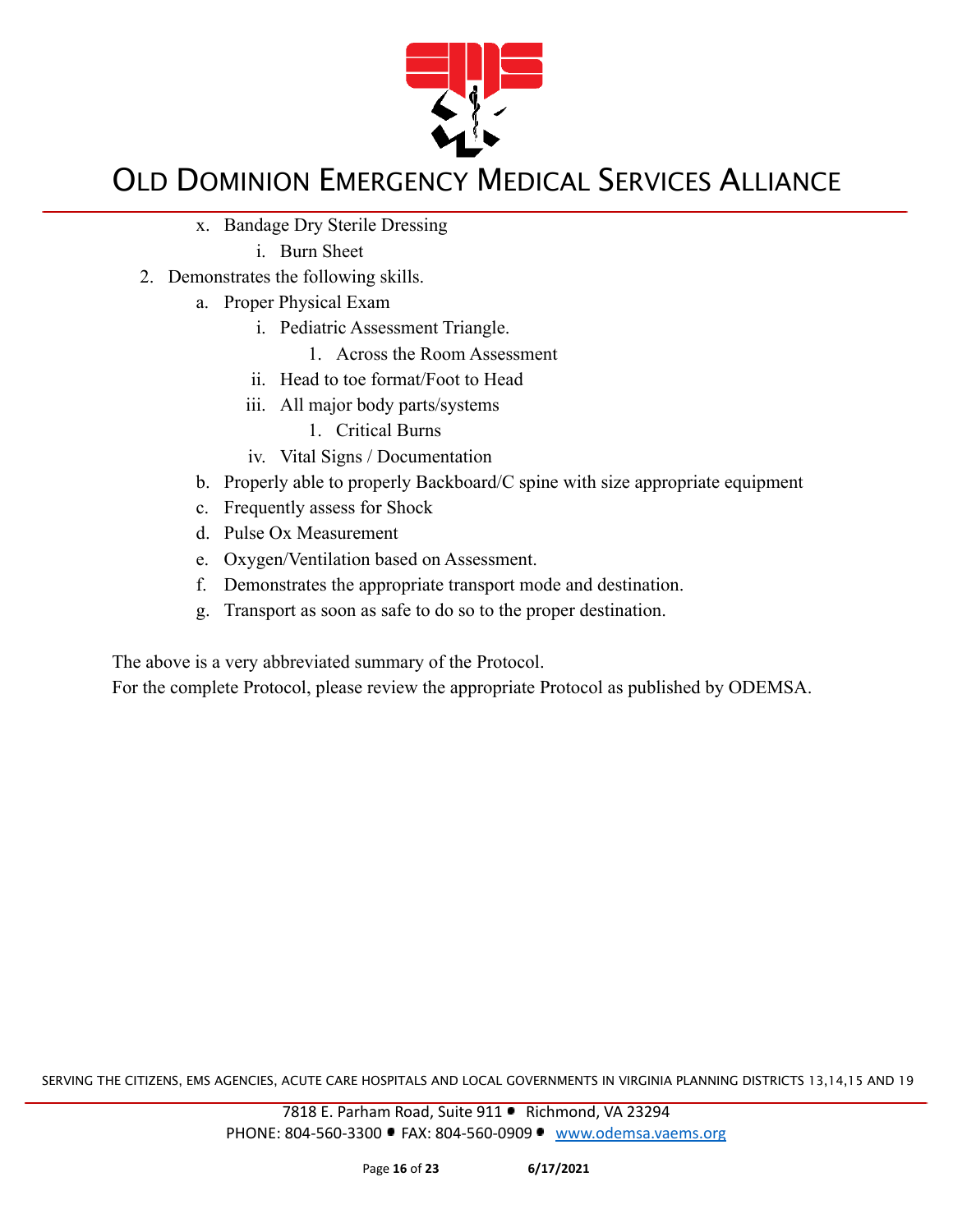

Student's and FTO's signatures below signify that the student has demonstrated sufficient working knowledge and can perform such competency and has had the opportunity to ask and has had all questions and answers provided to their level of comfort.

#### Competency – ODEMSA – Regional Protocols – **Pediatric Trauma Emergencies – ALS - (Electrical Injuries)**

Student's Name and Signature – date below:

|                                        |           | Date |
|----------------------------------------|-----------|------|
| <b>Printed Name</b>                    | Signature |      |
| FTO's Name and Signature – date below: |           |      |
|                                        |           | Date |
| <b>Printed Name</b>                    | Signature |      |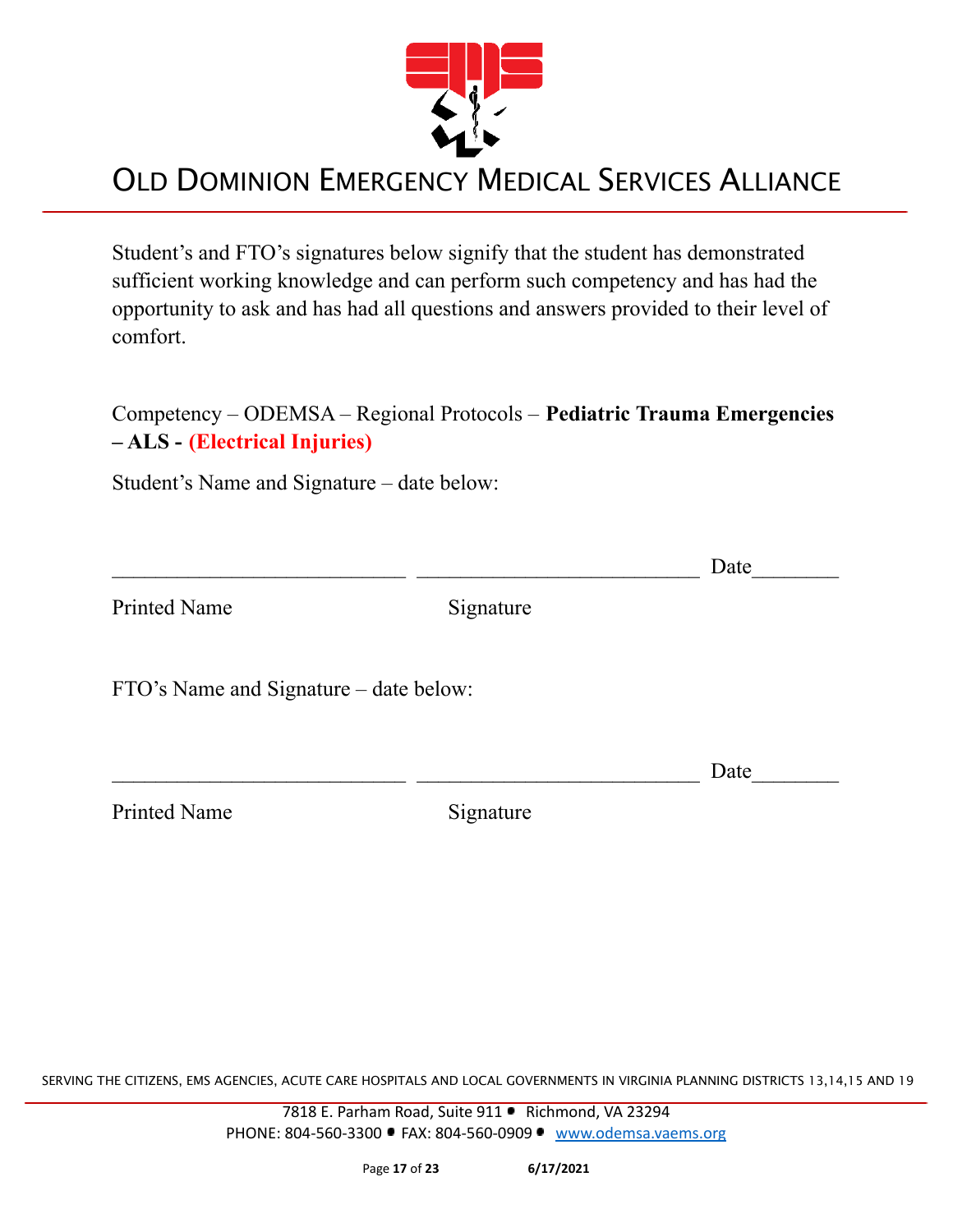

# **Pediatric Trauma Emergencies - ALS (Head Injury)**

#### **OVERVIEW:**

Brain injury and its accompanying pathologic processes continue to be a leading cause of mortality associated with trauma.

Whether the injury is due to a blunt or penetrating mechanism, bleeding or swelling of the brain and surrounding tissue may lead to an increase in pressure within the cranial cavity, known as intracranial pressure (ICP).

If the pressure within the skull is not controlled, neurologic changes may produce signs and symptoms ranging from headache to coma with loss of protective reflexes.

Blunt force trauma may result in scalp injury, skull fracture, and meningeal and brain tissue injury.

Penetrating trauma may produce focal or diffuse injury, depending on the velocity of the penetrating object.

Although the pre-hospital provider cannot reverse the brain tissue damage from the initial/ primary brain injury that has already occurred, they can play a major role in preventing or limiting the processes that exacerbate and lead to a secondary brain injury.

**The pre-hospital provider's goal is to focus on reversing any hypoxia, hypotension, hypercarbia, acidosis, or increasing intracranial pressure.**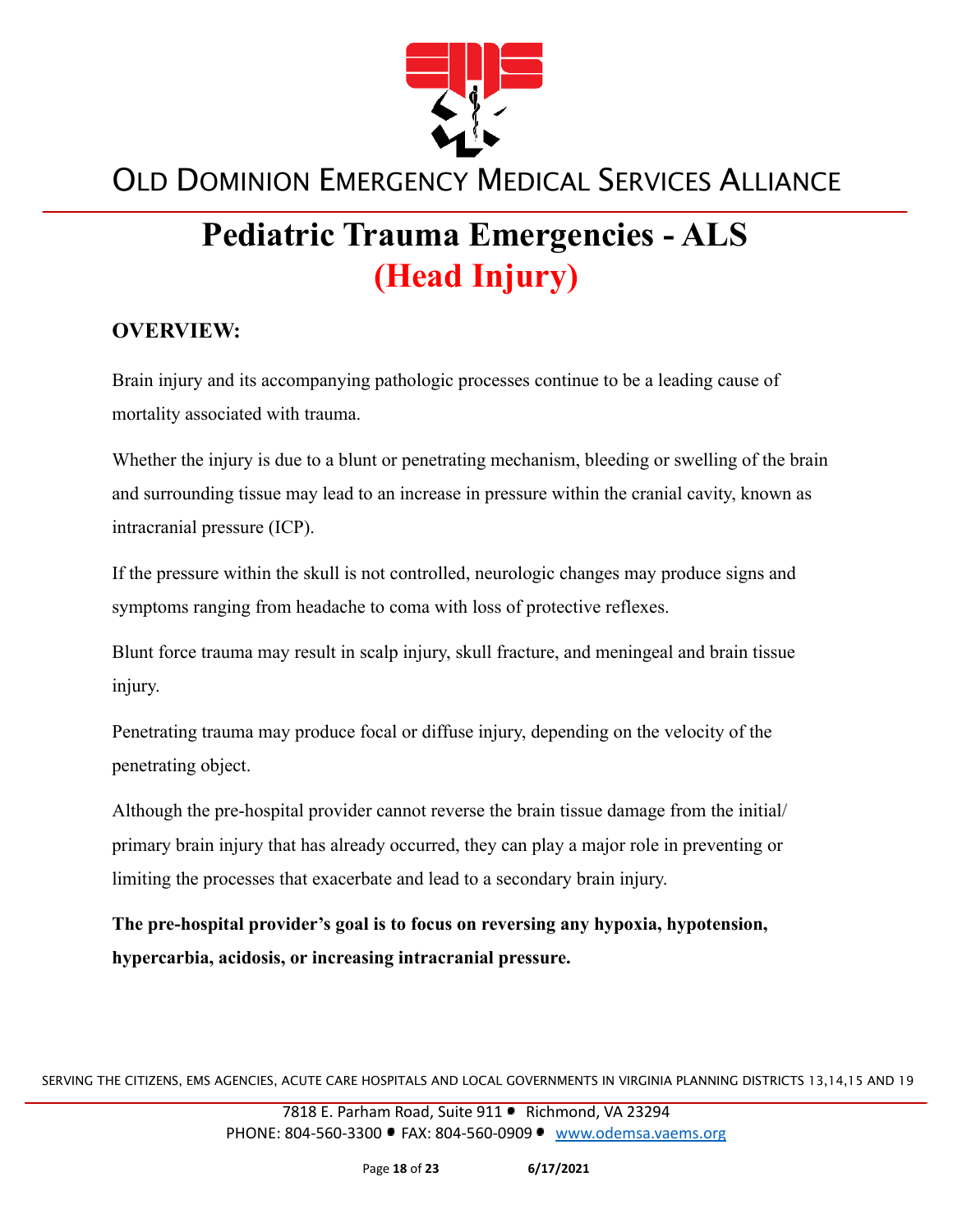

Student Can demonstrate the following competencies without prompting and can explain the clinical reasoning for each listed below:

- 1. Demonstrates proper assessment techniques / Physical skills.
	- a. Scene Survey
	- b. HPI Complete
	- c. Signs and Symptoms
	- d. SAMPLE
	- e. OPQRST
	- f. MOI NOI
		- i. Blunt
		- ii. Penetrating
		- iii. Speed
		- iv. Restraints/Seatbelts/Car seat
		- v. Protective Equipment
		- vi. LOC
		- vii. Time of Injury occurred
	- g. Need for ALS.
	- h. Pulse Ox
	- i. End Tidal  $CO<sub>2</sub>$
	- j. Place on Cardiac Monitor/Obtain 12 lead EKG.
	- k. IV Access
	- l. Primary Assessment
		- i. XABCDE Format
	- m. Life Threat Bleeding
		- i. Assessment
		- ii. Correction
	- n. Airway
		- i. Assessment
		- ii. Correction
	- o. Breathing
		- i. Assessment
		- ii. Correction

SERVING THE CITIZENS, EMS AGENCIES, ACUTE CARE HOSPITALS AND LOCAL GOVERNMENTS IN VIRGINIA PLANNING DISTRICTS 13,14,15 AND 19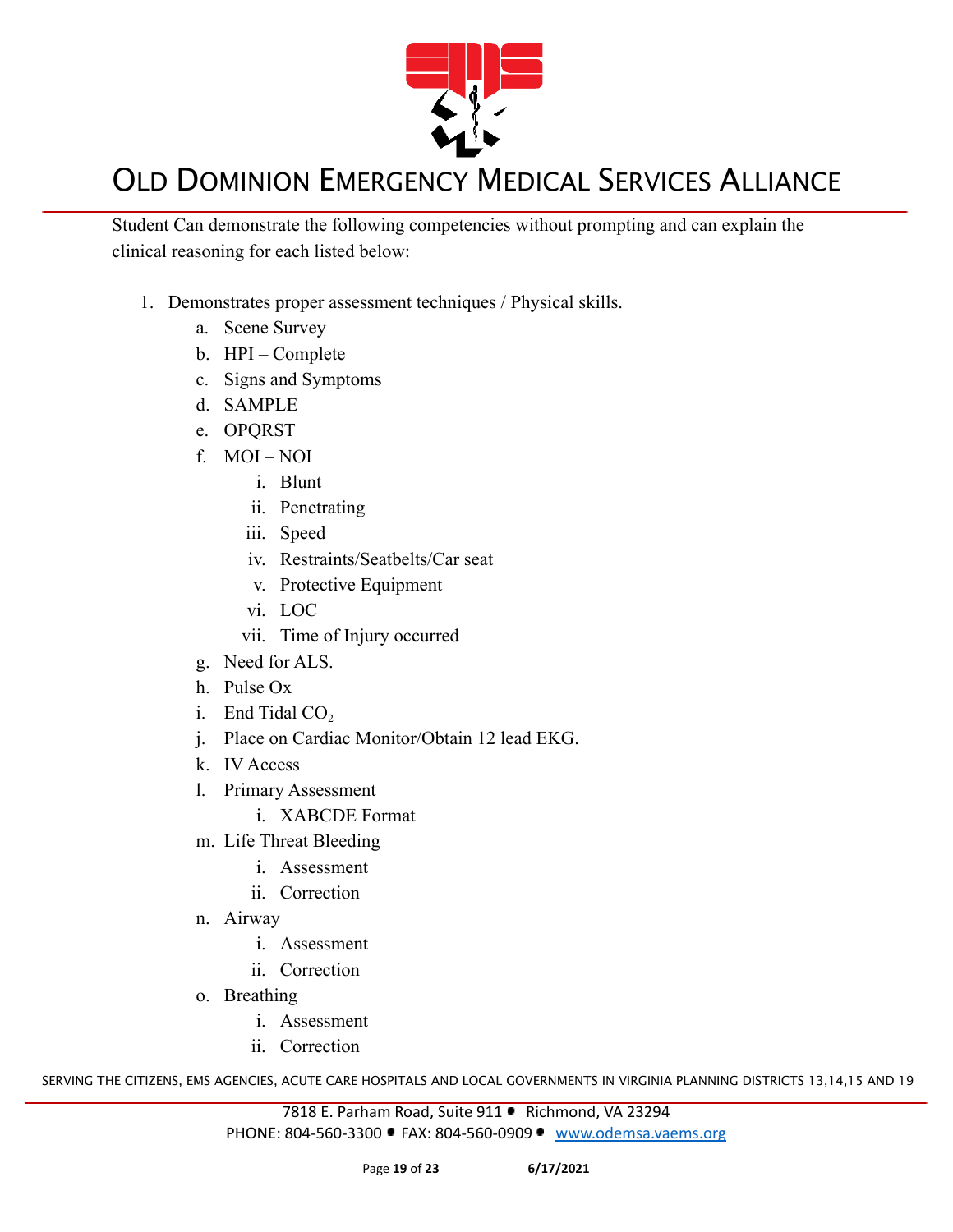

- 1. Ventilate at a rate of least 30 per min.
- 2. Proper volume/Device
- 3. Pulse Ox at least 94%
- p. Circulation
	- i. Assessment
	- ii. Correction
- q. Disability
	- i. Assessment
	- ii. Correction
- r. Exposure
	- i. Assessment
	- ii. Correction
- s. C-Spine Precautions
- t. Obtain Blood Glucose
- u. Cardiac Monitor and obtain 12 lead EKG
- v. IV Access a second site if time permits.
	- i. Maintain SBP
		- 1. Less than 30 days
			- a. 60 mm/hg.
		- 2. 1 month to 1 year
			- a. greater than 70 mm/hg.
		- 3. Greater than 1 year of age
			- a.  $70 + (2x \text{ Age}$ (years) mm/hg.
	- ii. Bolus 20 ml/kg. revaluate
		- 1. No improvement repeat bolus 1 time
- 2. Demonstrates the following skills.
	- a. Proper Physical Exam
		- i. Pediatric Assessment Triangle.
			- 1. Across the Room Assessment
		- ii. Head to toe format/Foot to Head
		- iii. All major body parts/systems
			- 1. Critical Burns
		- iv. Vital Signs / Documentation

SERVING THE CITIZENS, EMS AGENCIES, ACUTE CARE HOSPITALS AND LOCAL GOVERNMENTS IN VIRGINIA PLANNING DISTRICTS 13,14,15 AND 19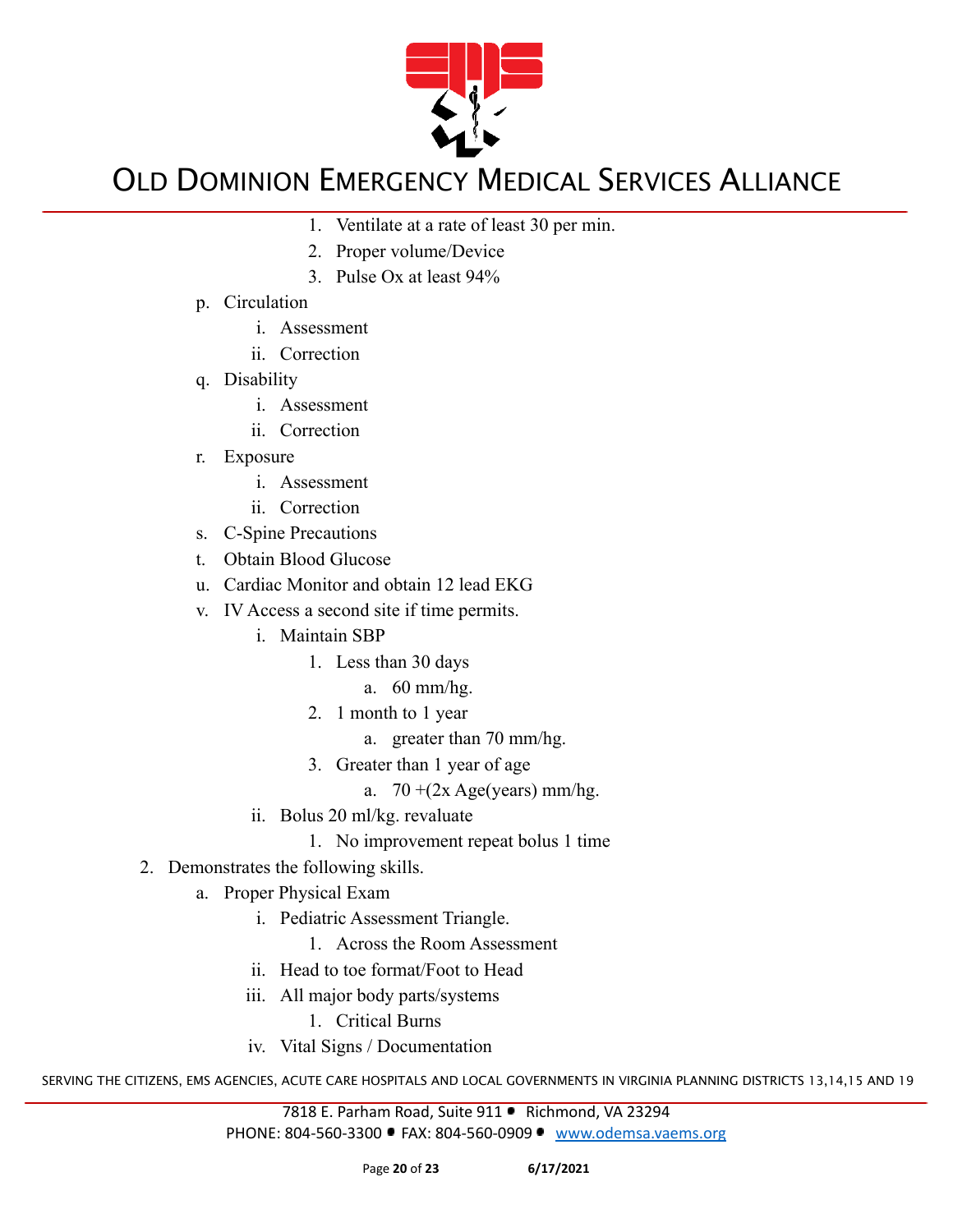

- b. Properly able to properly Backboard/C spine with size appropriate equipment
	- i. Proper Head/Neck Immobilization
	- ii. Proper method to secure Patient to the Backboard
	- iii. Proper method to secure Back boarded Patient to Stretcher.
- c. Frequently assess for Shock
	- i. If Shock is noted Refer to the Pediatric Shock Protocol
- d. Properly Calculate Age-appropriate GCS
- e. Pulse Ox Measurement
- f. Oxygen/Ventilation based on Assessment.
- g. Demonstrates the appropriate transport mode and destination.
- h. Transport as soon as safe to do so to the proper destination.

The above is a very abbreviated summary of the Protocol.

For the complete Protocol, please review the appropriate Protocol as published by ODEMSA.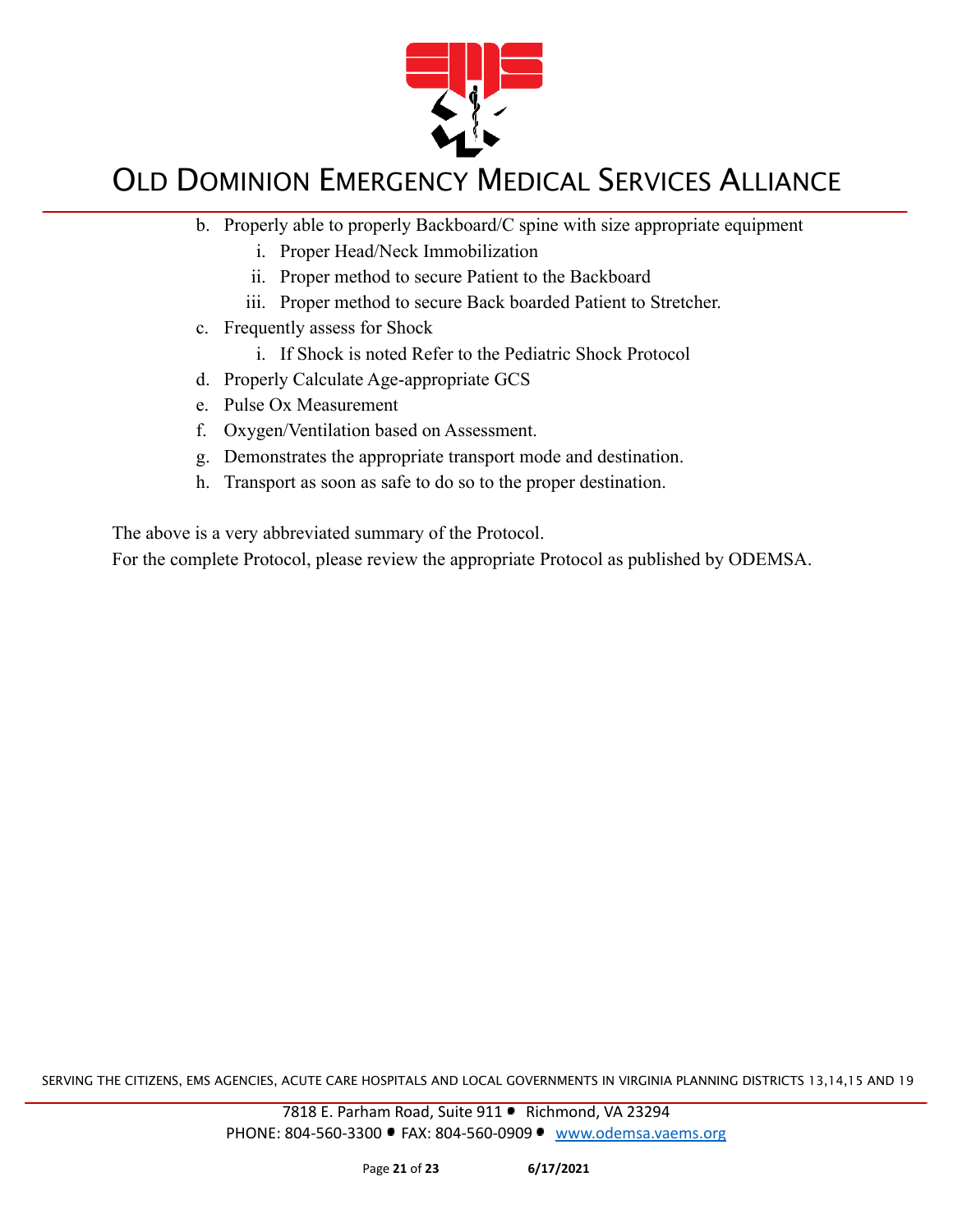

Student's and FTO's signatures below signify that the student has demonstrated sufficient working knowledge and can perform such competency and has had the opportunity to ask and has had all questions and answers provided to their level of comfort.

#### Competency – ODEMSA – Regional Protocols – **Pediatric Trauma Emergencies – ALS - (Head Injury)**

Student's Name and Signature – date below:

 $\Box$  Date Printed Name Signature FTO's Name and Signature – date below:

Printed Name Signature

 $\Box$  Date

SERVING THE CITIZENS, EMS AGENCIES, ACUTE CARE HOSPITALS AND LOCAL GOVERNMENTS IN VIRGINIA PLANNING DISTRICTS 13,14,15 AND 19